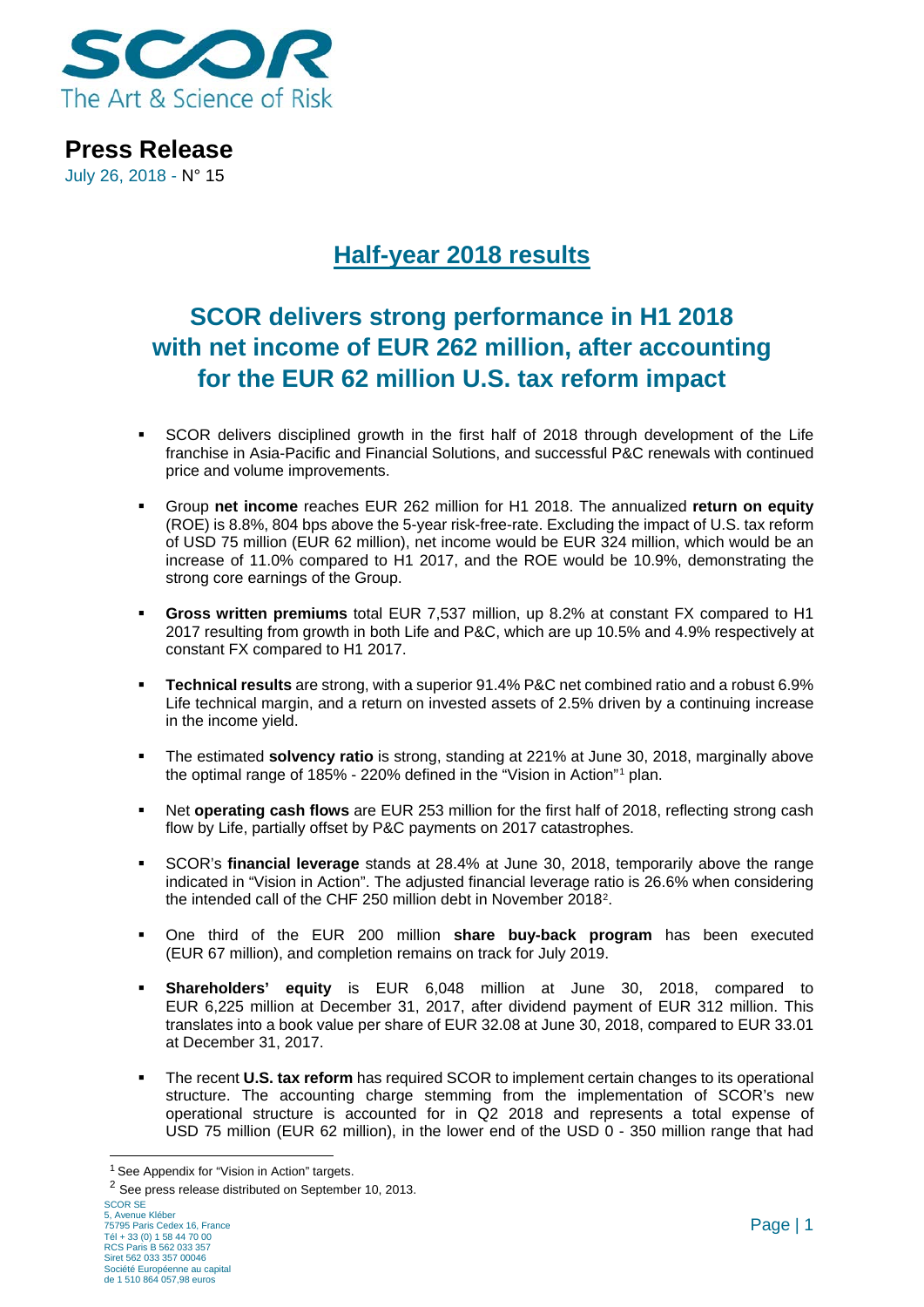

July 26, 2018 - N° 15

been communicated in SCOR's full-year 2017 disclosure<sup>3</sup>. SCOR still expects the implementation of the new operational structure to be completed in H2 2018, subject to standard regulatory approvals. The Group expects a limited impact on the solvency ratio.

*SCOR Group H1 and Q2 2018 key financial details:*

|                                                         | <b>YTD</b> |                     |            | <b>QTD</b> |         |                  |
|---------------------------------------------------------|------------|---------------------|------------|------------|---------|------------------|
| In EUR millions (rounded,<br>at current exchange rates) | H1 2018    | H <sub>1</sub> 2017 | Variation  | Q2 2018    | Q2 2017 | <b>Variation</b> |
| Gross written premiums                                  | 7,537      | 7,523               | $+0.2%$    | 3,766      | 3.784   | $-0.5%$          |
| Group cost ratio                                        | $5.0\%$    | 4.9%                | $+0.1$ pts | 4.9%       | 4.7%    | $+0.2$ pts       |
| Annualized ROE                                          | 8.8%       | $9.1\%$             | $-0.3$ pts | 6.5%       | $9.7\%$ | $-3.2$ pts       |
| Annualized ROE before U.S.<br>tax reform impact         | 10.9%      | $9.1\%$             | $+1.8$ pts | 10.8%      | 9.7%    | $+1.1$ pts       |
| Net income <sup>®</sup>                                 | 262        | 292                 | $-10.3%$   | 96         | 153     | $-37.3%$         |
| Net income before U.S. tax<br>reform impact             | 324        | 292                 | $+11.0%$   | 158        | 153     | $+3.3%$          |
| Shareholders' equity                                    | 6,048      | 6,406               | -5.6%      | 6,048      | 6,406   | $-5.6%$          |

*\* Consolidated net income, Group share.*

**Denis Kessler, Chairman & Chief Executive Officer of SCOR, comments:** *"SCOR delivers strong results in the first six months of 2018, outperforming both its profitability and solvency targets. The Group continues to deliver disciplined and profitable growth, with both the Life and P&C divisions expanding their footprints in targeted territories and business lines and delivering robust technical profitability. Through the execution of its share buy-back program, the Group reaffirms its confidence in the strength of its underlying fundamentals, excellent ratings and optimal debt leverage. As we progress through the year, our firm focus on the Group's profitability and solvency targets ensures stability for our clients and lasting value for our shareholders."*

> **\* \* \***

<span id="page-1-0"></span> <sup>3</sup> See press release distributed on February 22, 2018.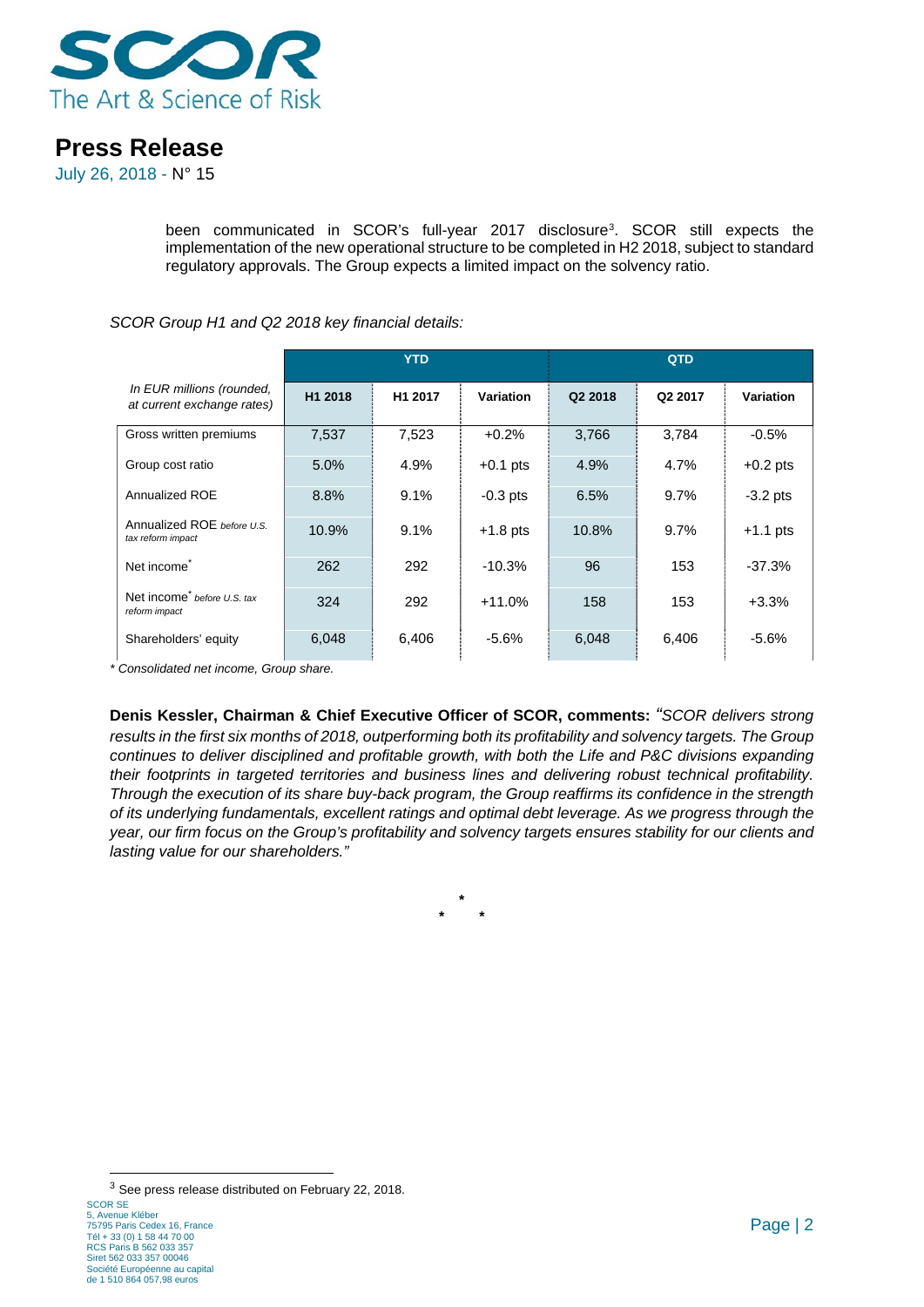

July 26, 2018 - N° 15

**In the first half of 2018, SCOR Global P&C delivers excellent technical profitability with a net combined ratio of 91.4%**

SCOR Global P&C gross written premiums total EUR 3,026 million, up 4.9% at constant FX compared to the same period of last year (-3.0% at current FX). The growth mainly comes from the U.S. Growth for the full year 2018, at constant FX, is expected to be in the upper half of the 3%-8% range assumed in "Vision in Action".

### *SCOR Global P&C key figures:*

|                                                         | <b>YTD</b> |                     |            | <b>QTD</b> |                     |            |
|---------------------------------------------------------|------------|---------------------|------------|------------|---------------------|------------|
| In EUR millions (rounded,<br>at current exchange rates) | H1 2018    | H <sub>1</sub> 2017 | Variation  | Q2 2018    | Q <sub>2</sub> 2017 | Variation  |
| Gross written premiums                                  | 3.026      | 3,120               | $-3.0\%$   | 1.546      | 1.562               | $-1.0%$    |
| Net combined ratio                                      | 91.4%      | 93.5%               | $-2.1$ pts | 91.1%      | 92.6%               | $-1.5$ pts |

The strong net combined ratio at 91.4% is driven by:

- Below average natural catastrophe losses at 2.3% of premiums YTD, mostly from Q1 2018 events. Q2 events are low at 2.8% of premiums and were further offset by HIMM<sup>[4](#page-2-0)</sup> improvement, resulting in a Q2 QTD cat ratio of 0.7%;
- The net attritional loss and commission ratio<sup>5</sup> is 81.[6](#page-2-2)% versus 84.7%<sup>6</sup> in H1 2017. Q2 2018 saw man-made large loss activity offsetting low losses in Q1;
- The expense ratio of 7.4% reflects the increasing weight of insurance business and the extended perimeter of retrocession.

The H1 2018 normalized net combined ratio is 95.1%[7](#page-2-3).

**At the June-July renewals**, SCOR Global P&C grew its book in line with "Vision in Action", with YTD renewed premiums up 7.8%. The top end of the "Vision in Action" projected growth range of 3-8% assumed that pricing would improve moderately, which has indeed been observed. YTD price improvement is +2.9%, and June-July pricing is up 2.3%. The June-July renewal is approximately 10% of SCOR Global P&C's book, roughly 95% of which is now renewed for 2018. Renewed premiums in June-July are up by 22.7% at constant exchange rates to EUR 605 million. This growth was partially driven by winning increased shares in U.S. Treaty and Credit & Surety reinsurance. SCOR Global P&C continues to be underweight on Florida specialist accounts, where pricing has been particularly weak for several consecutive years and did not materially improve following HIMM.

<span id="page-2-0"></span> <sup>4</sup> Harvey, Irma, Maria hurricanes, Mexico earthquakes.

<span id="page-2-1"></span><sup>5</sup> The commission ratio includes in 2018 a one off 0.7% impact of sliding scale commissions which are a feature of some specific large contracts in China; this impact offsets reduced loss ratios.

<span id="page-2-2"></span><sup>&</sup>lt;sup>6</sup> H1 2017 was negatively impacted by 4.3% of the change in Ogden rate partly balanced by 1.7% of reserves releases. Normalized H1 2017 net attritional loss and commission ratio is 82.1%.

<span id="page-2-3"></span> $7$  See Appendix E of the H1 2018 Earnings Presentation for the detailed calculation of the combined ratio.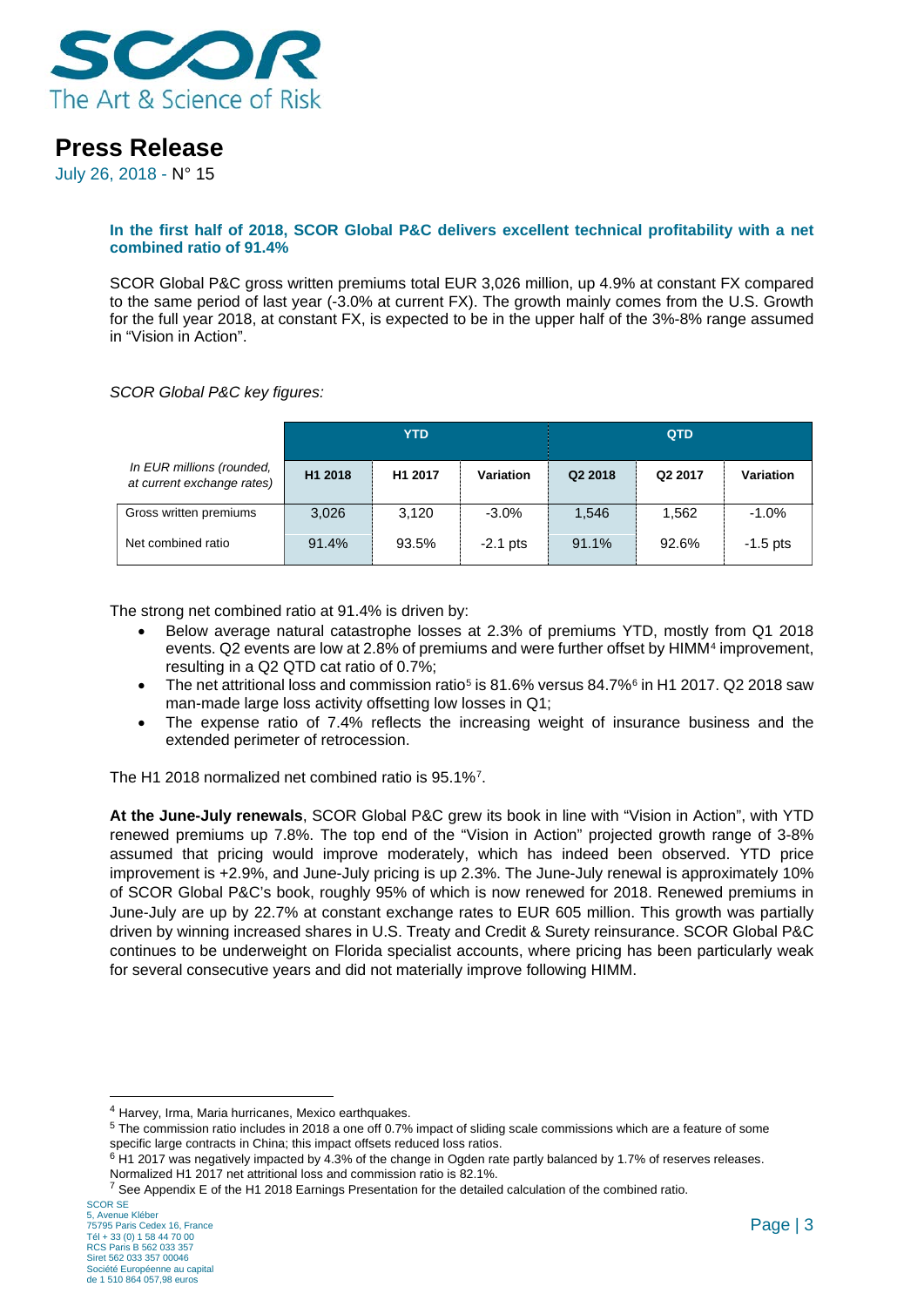

July 26, 2018 - N° 15

### **SCOR Global Life successfully combines franchise expansion in Asia-Pacific with strong profitability**

SCOR Global Life records excellent growth in H1 2018 with gross written premium standing at EUR 4,511 million, up 10.5% at constant FX compared to H1 2017 (+2.5% at current FX), notably driven by Asia-Pacific franchise expansion and Financial Solutions deals.

*SCOR Global Life key figures:* 

|                                                         | YTD     |                     |            |         | <b>QTD</b>          |            |
|---------------------------------------------------------|---------|---------------------|------------|---------|---------------------|------------|
| In EUR millions (rounded,<br>at current exchange rates) | H1 2018 | H <sub>1</sub> 2017 | Variation  | Q2 2018 | H <sub>1</sub> 2017 | Variation  |
| Gross written premiums                                  | 4.511   | 4.403               | $+2.5%$    | 2,220   | 2.222               | $-0.1%$    |
| Life technical margin                                   | 6.9%    | 7.1%                | $-0.2$ pts | 7.0%    | 7.1%                | $-0.1$ pts |

FY 2018 gross written premium growth is expected to normalize in line with the "Vision in Action" assumptions).

Strong increase in net technical result up +9.7% reaching EUR 317 million at constant FX.

Robust technical margin stands at 6.9%<sup>[8](#page-3-0)</sup> (7% at constant FX) in H1 2018, in line with "Vision in Action" assumptions, driven by:

- Performance of the in-force portfolio in line with expectations;
- Profitability of new business in line with the Group's RoE target.

Over the first half of the year, SCOR Global Life launched SCOR Life & Health Ventures and announced the venture's first strategic investment and partnership with iBeat.

### **SCOR Global Investments delivers a return on invested assets of 2.5%, driven by the continuing increase in the income yield**

Total investments reach EUR 27.3 billion, with total invested assets of EUR 19.0 billion and funds withheld<sup>[9](#page-3-1)</sup> of EUR 8.3 billion.

The portfolio position is in line with the "Vision in Action" target asset allocation:

- Liquidity at 5%;
- Corporate bonds at 49% (+2pts vs. Q1 2018);
- Fixed income portfolio of very high quality, with an average rating of A+, and a stable duration at 4.6 years $10$ .

*SCOR Global Investments key figures:*

<span id="page-3-0"></span><sup>&</sup>lt;sup>8</sup> See Appendix F of the H1 2018 Earnings Presentation for the detailed calculation of the Life technical margin.

<span id="page-3-1"></span><sup>9</sup> Funds withheld & other deposits.

<span id="page-3-2"></span><sup>10</sup> 4.9-year duration on invested assets (vs. 5.0 years in Q1 2018).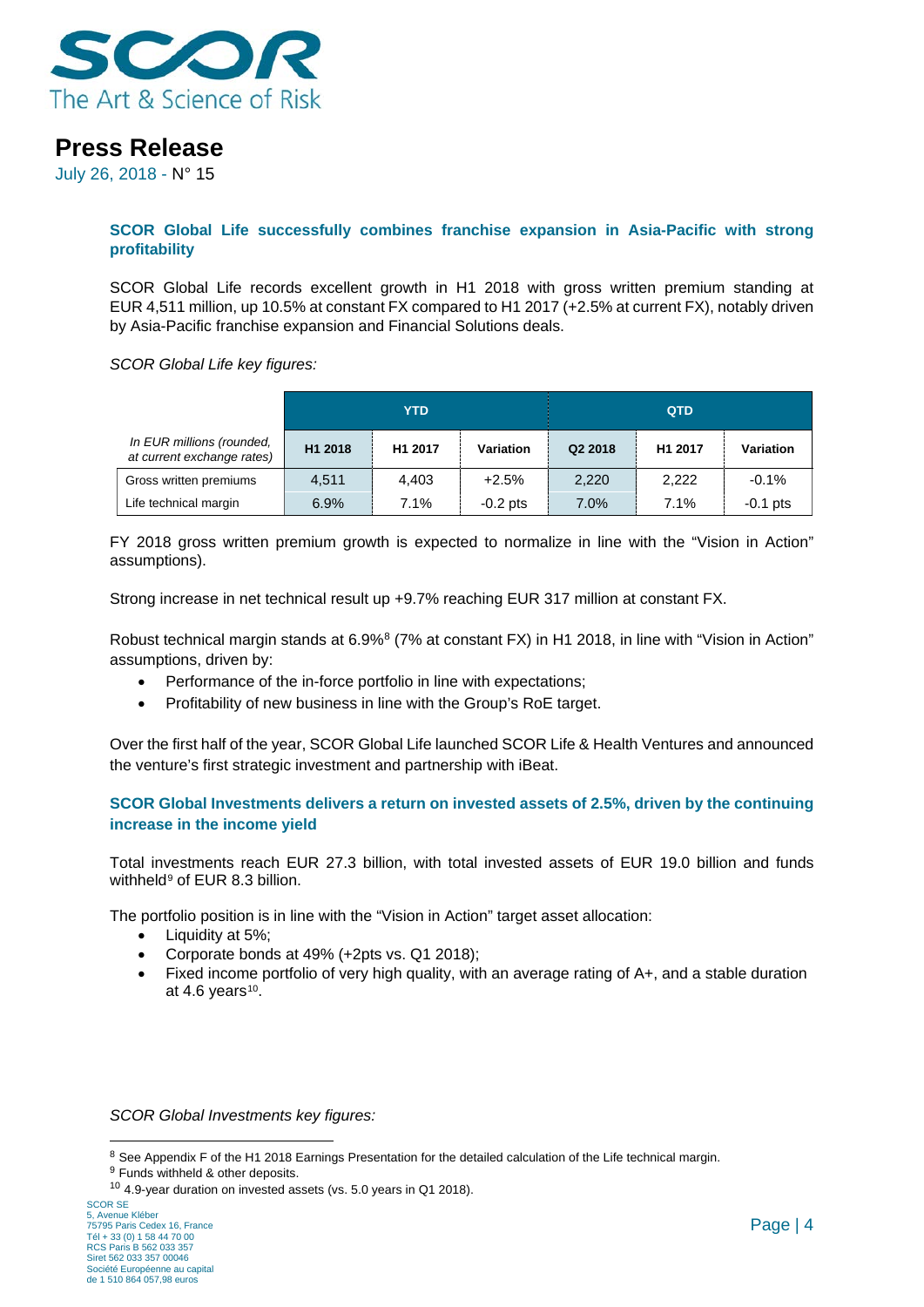

July 26, 2018 - N° 15

|                                                                      | <b>YTD</b>          |         |            | <b>QTD</b> |         |            |
|----------------------------------------------------------------------|---------------------|---------|------------|------------|---------|------------|
| In EUR millions (rounded,<br>at current exchange rates)              | H <sub>1</sub> 2018 | H1 2017 | Variation  | Q2 2018    | Q2 2017 | Variation  |
| <b>Total investments</b>                                             | 27.325              | 26.658  | $+2.5%$    | 27.325     | 26.658  | $+2.5%$    |
| of which total<br>invested assets                                    | 19.041              | 18.349  | $+3.8%$    | 19.041     | 18.349  | $+3.8%$    |
| of which total funds<br>withheld by<br>cedants and other<br>deposits | 8.284               | 8.309   | $-0.3%$    | 8.284      | 8.309   | $-0.3%$    |
| Return on investments <sup>*</sup>                                   | $2.1\%$             | 2.3%    | $-0.2$ pts | 2.2%       | 2.4%    | $-0.2$ pts |
| Return on invested<br>assets <sup>*</sup>                            | 2.5%                | 2.7%    | $-0.2$ pts | 2.6%       | 2.9%    | $-0.3$ pts |

(\*) Annualized, including interest on deposits (i.e., interest on funds withheld).

(\*\*) Annualized, excluding interest on deposits (i.e., interest on funds withheld).

The investment portfolio remains highly liquid, with financial cash flows<sup>[11](#page-4-0)</sup> of EUR 5.1 billion expected over the next 24 months, which is optimal in a period of rising interest rates.

Investment income on invested assets stands at EUR 230 million in H1 2018, generating a return on invested assets of 2.5%. This is driven by the continuing increase in the income yield, which stands at 2.3% in H1 2018.

The reinvestment yield stands at 2.8% at the end of H1 2018[12.](#page-4-1)

Under current market conditions, SCOR Global Investments expects the annualized return on invested assets to be in the upper part of the "Vision in Action" 2.5%-3.2% range for FY2018 and over the entire strategic plan.

> **\* \* \***

<sup>&</sup>lt;sup>11</sup> Investable cash: includes current cash balances, and future coupons and redemptions.

<span id="page-4-1"></span><span id="page-4-0"></span><sup>&</sup>lt;sup>12</sup> Corresponds to marginal reinvestment yields based on H1 2018 asset allocation of asset yielding classes (i.e., fixed income, loans and real estate), according to current reinvestment duration assumptions and spreads, currencies, yield curves as of June 30, 2018.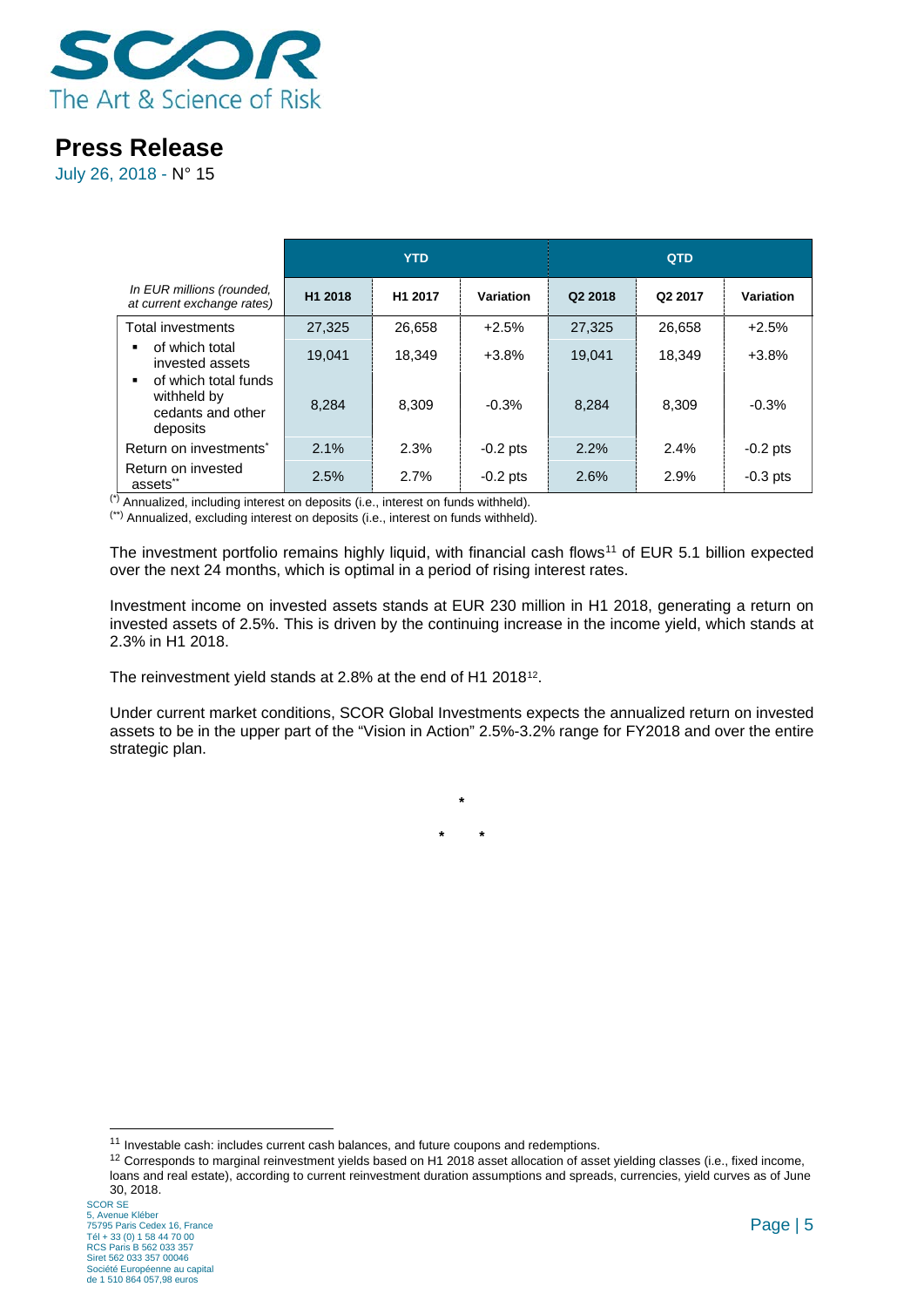

July 26, 2018 - N° 15

### **APPENDIX**

### **1 - P&L key figures H1 and Q2 2018 (in EUR millions, at current exchange rates)**

|                                                          | <b>YTD</b> |         |           | QTD     |         |                  |
|----------------------------------------------------------|------------|---------|-----------|---------|---------|------------------|
| In EUR millions (rounded,<br>at current exchange rates)  | H1 2018    | H1 2017 | Variation | Q2 2018 | Q2 2017 | <b>Variation</b> |
| <b>Gross written</b><br>premiums                         | 7,537      | 7,523   | $+0.2%$   | 3,766   | 3,784   | $-0.5%$          |
| P&C gross written<br>premiums                            | 3,026      | 3,120   | $-3.0%$   | 1,546   | 1,562   | $-1.0%$          |
| Life gross written<br>premiums                           | 4,511      | 4,403   | $+2.5%$   | 2,220   | 2,222   | $-0.1%$          |
| <b>Investment income</b>                                 | 279        | 312     | $-10.5%$  | 145     | 161     | $-9.8%$          |
| <b>Operating results</b>                                 | 508        | 462     | $+10.0%$  | 266     | 257     | $+3.5%$          |
| Net income <sup>1</sup>                                  | 262        | 292     | $-10.3%$  | 96      | 153     | $-37.3%$         |
| Net income <sup>1</sup> before U.S. tax<br>reform impact | 324        | 292     | $+11.0%$  | 158     | 153     | $+3.3%$          |
| <b>Earnings per share</b><br>(EUR)                       | 1.39       | 1.57    | $-11.6%$  | 0.51    | 0.82    | $-38.0%$         |
| <b>Operating cash flow</b>                               | 253        | 328     | $-22.9%$  | 130     | 307     | $-57.7%$         |

*1: Consolidated net income, Group share.*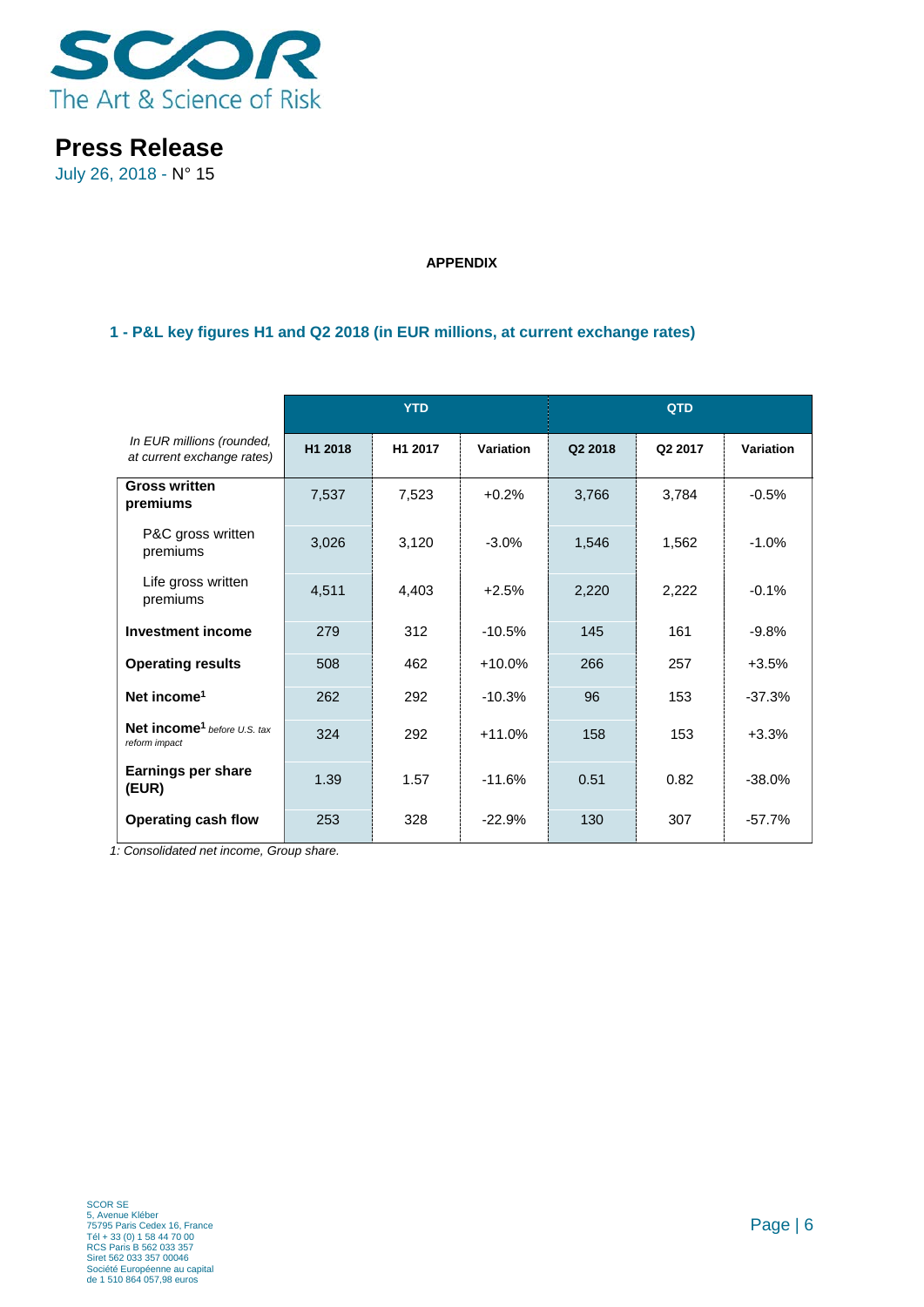

July 26, 2018 - N° 15

### **2 - P&L key ratios H1 and Q2 2018**

|                                                                       | <b>YTD</b> |         |                  | <b>QTD</b> |         |                  |
|-----------------------------------------------------------------------|------------|---------|------------------|------------|---------|------------------|
| In EUR millions (rounded,<br>at current exchange rates)               | H1 2018    | H1 2017 | <b>Variation</b> | Q2 2018    | Q2 2017 | <b>Variation</b> |
| <b>Return on</b><br>investments <sup>1</sup>                          | 2.1%       | 2.3%    | $-0.2$ pts       | 2.2%       | 2.4%    | $-0.2$ pts       |
| <b>Return on invested</b><br>assets $1,2$                             | 2.5%       | 2.7%    | $-0.2$ pts       | 2.6%       | 2.9%    | $-0.3$ pts       |
| <b>P&amp;C</b> net combined<br>ratio <sup>3</sup>                     | 91.4%      | 93.5%   | $-2.1$ pts       | 91.1%      | 92.6%   | $-1.5$ pts       |
| Life technical margin <sup>4</sup>                                    | 6.9%       | $7.1\%$ | $-0.2$ pts       | 7.0%       | $7.1\%$ | $-0.1$ pts       |
| Group cost ratio <sup>5</sup>                                         | 5.0%       | 4.9%    | $+0.1$ pts       | 4.9%       | 4.7%    | $+0.2$ pts       |
| <b>Return on equity</b><br>$(ROE)^1$                                  | 8.8%       | 9.1%    | $-0.3$ pts       | 6.5%       | 9.7%    | $-3.2$ pts       |
| <b>Return on equity</b><br>$(ROE)^1$ before U.S. tax reform<br>impact | 10.9%      | 9.1%    | $+1.8$ pts       | 10.8%      | $9.7\%$ | $+1.1$ pts       |

*1: Annualized; 2: Excluding funds withheld by cedants; 3: The net combined ratio is the sum of the total claims, the total commissions and the total P&C management expenses, divided by the net earned premiums of SCOR Global P&C; 4: The technical margin for SCOR Global Life is the technical result divided by the net earned premiums of SCOR Global Life; 5: The cost ratio is the total management expenses divided by the gross written premiums.* 

### **3 - Balance sheet key figures as on June 30, 2018 (in EUR millions, at current exchange rates)**

|                                   | As on<br>June 30, 2018 | As on<br>December 31, 2017 | Variation  |
|-----------------------------------|------------------------|----------------------------|------------|
| Total investments <sup>1,2</sup>  | 27,325                 | 27,081                     | $+0.9%$    |
| <b>Technical reserves (gross)</b> | 29,682                 | 29,006                     | $+2.3%$    |
| Shareholders' equity              | 6.048                  | 6.225                      | $-2.8%$    |
| Book value per share (EUR)        | 32.08                  | 33.01                      | $-2.8%$    |
| <b>Financial leverage ratio</b>   | 28.4%                  | 25.7%                      | $+2.7$ pts |
| Total liquidity <sup>3</sup>      |                        |                            | $+21.2%$   |

*1: Total investment portfolio includes both invested assets and funds withheld by cedants and other deposits, accrued interest, cat bonds, mortality bonds and FX derivatives; 2: Excluding 3rd party net insurance business investments; 3: Includes cash and cash equivalents.*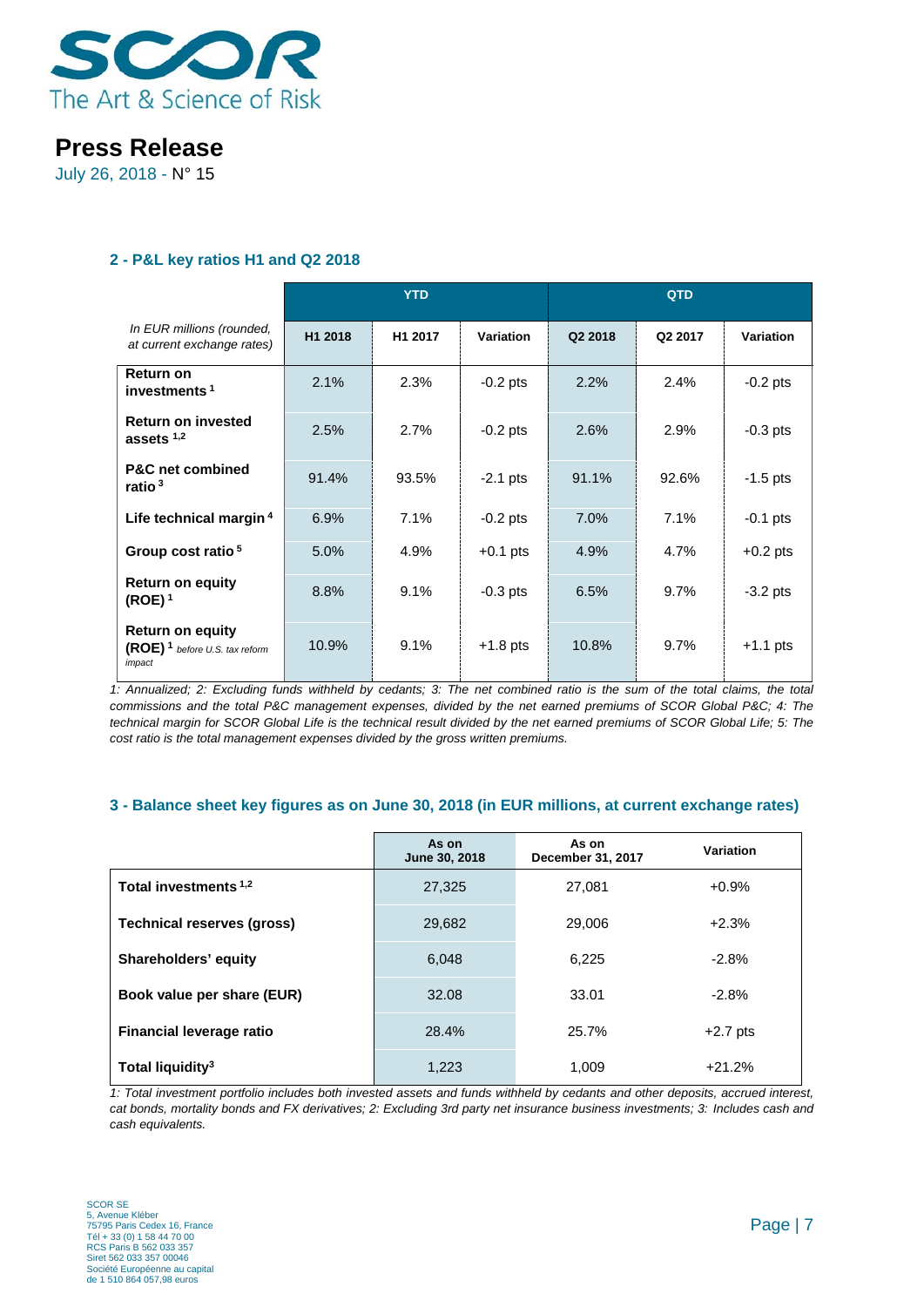

July 26, 2018 - N° 15

### **4 - "Vision in Action" targets**

|               | <b>Targets</b>                                                               |
|---------------|------------------------------------------------------------------------------|
| Profitability | ROE $\geq$ 800 bps above 5-year risk-free rate <sup>1</sup> , over the cycle |
| Solvency      | Solvency ratio in the optimal 185% - 220% range                              |

*1 Based on a 5-year rolling average of 5-year risk-free rates.*

### **5 - "Vision in Action" assumptions**

|             |                              | <b>Assumptions</b> |
|-------------|------------------------------|--------------------|
| P&C         | Gross written premium growth | 3% p.a. - 8% p.a.  |
|             | Combined ratio               | $-95\%$ - 96%      |
| Life        | Gross written premium growth | 5% p.a. - 6% p.a.  |
|             | Technical margin             | $6.8\% - 7.0\%$    |
| Investments | Return on invested assets    | $2.5\% - 3.2\%$    |
|             | Gross written premium growth | ~4% p.a. - 7% p.a. |
| Group       | Cost ratio                   | $4.9\% - 5.1\%$    |
|             | Tax rate                     | $22\%$ - $24\%$    |

**\***

**\* \***

#### **Contacts**

**Marie-Laurence Bouchon** Group Head of Communications **+33 (0)1 58 44 75 43** [mbouchon@scor.com](mailto:mbouchon@scor.com)

**Ian Kelly** Head of Investor Relations **+44 (0)203 207 8561** [ikelly@scor.com](mailto:ikelly@scor.com)

[http://www.scor.com/](http://www.scor.com/en/)

Twitter: [@SCOR\\_SE](https://twitter.com/SCOR_SE)

SCOR SE<br>5, Avenue Kléber<br>75795 Paris Cedex 16, France<br>Tél + 33 (0) 1 58 44 70 00<br>RCS Paris B 562 033 357<br>Siret 562 033 357 00046<br>Société Européenne au capital<br>de 1 510 864 057,98 euros